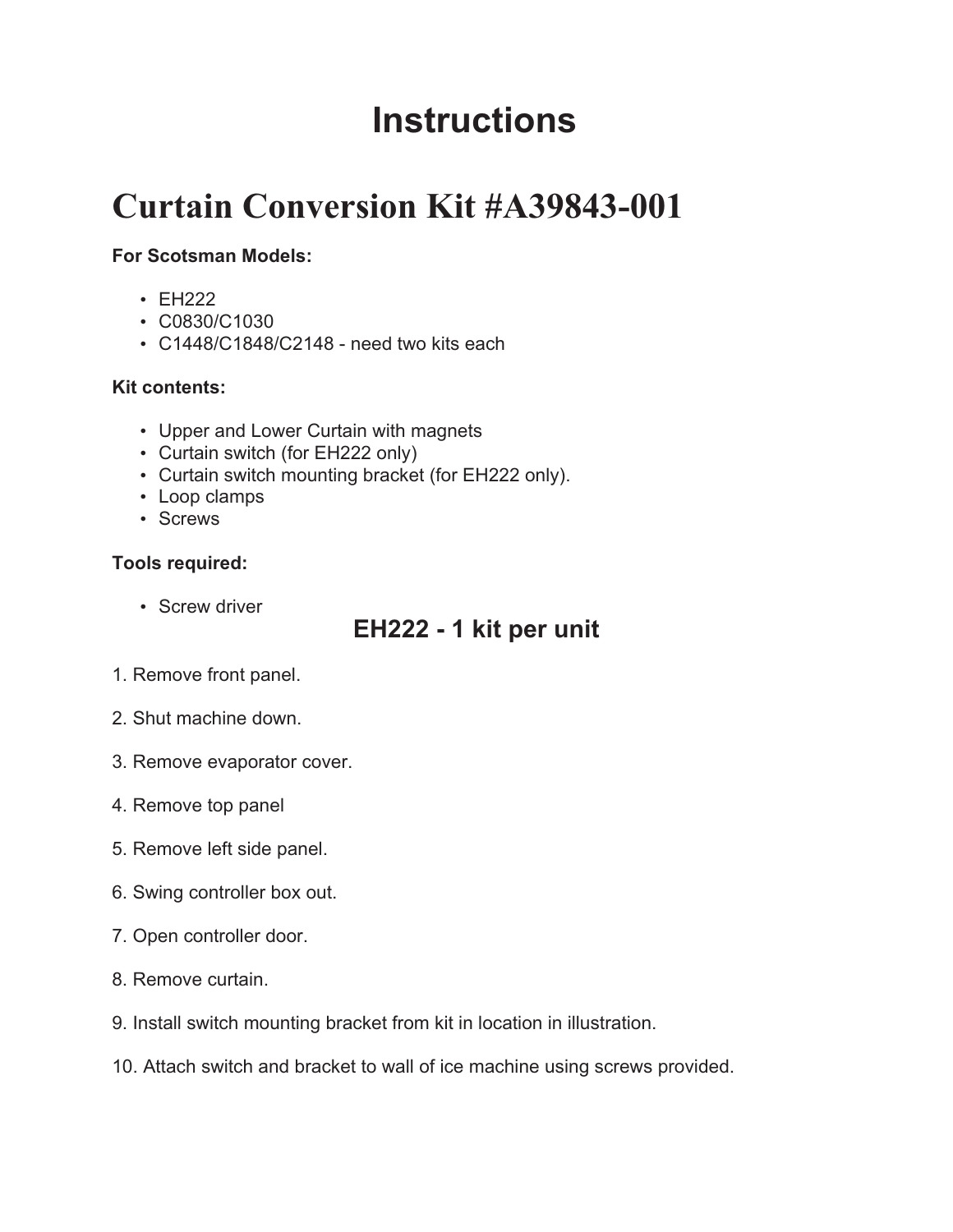

11. Route wire thru 2 loop clamps, wrap once around each clamp: one about 2 - 3" from switch and the other  $8 - 10$ " up from switch.

12. Route switch wire up right edge of freezing compartment, over back wall next to ice thickness sensor wire, to the left part of the cabinet.

13. Remove cover from wire chase and route wire into back of controller box. Be sure wire is routed away from ice making area.

14. Disconnect existing curtain switch and connect the new one in its place. Leave original switch wire loose in control box.

15. Remove slack from wires. Secure loop clamps to side of freezing compartment using provided screws.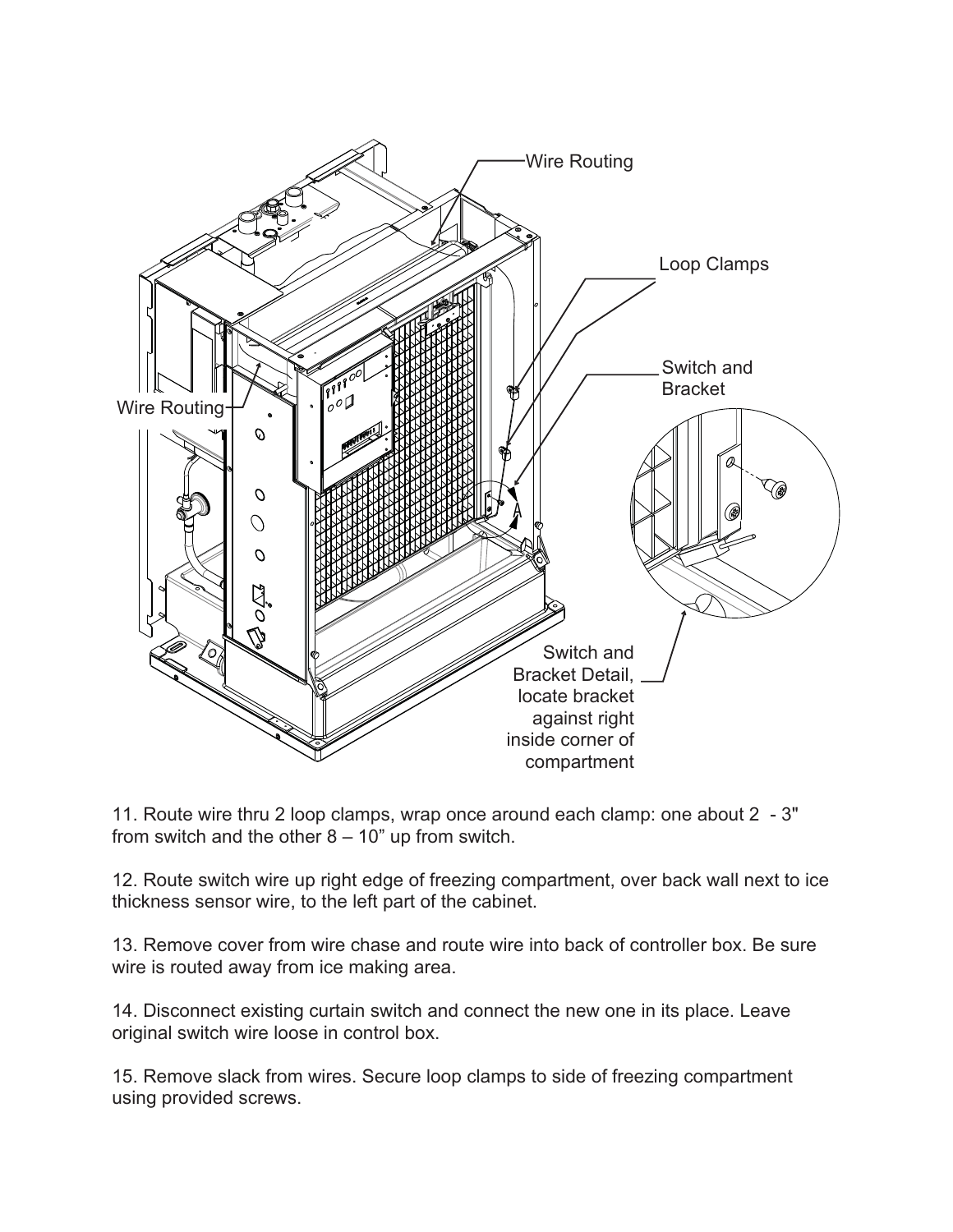16. Mount new curtain assembly in ice machine.

17. Move curtain in and out and confirm curtain switch light works properly. Be sure curtain switch wire is not in the way of curtain movement.

Note: Curtain switch mounts to the RIGHT of the curtain.

18. Check that any sealant or gaskets have been trimmed to remove any interference with the curtain.

19. Reinstall all panels and restart unit.